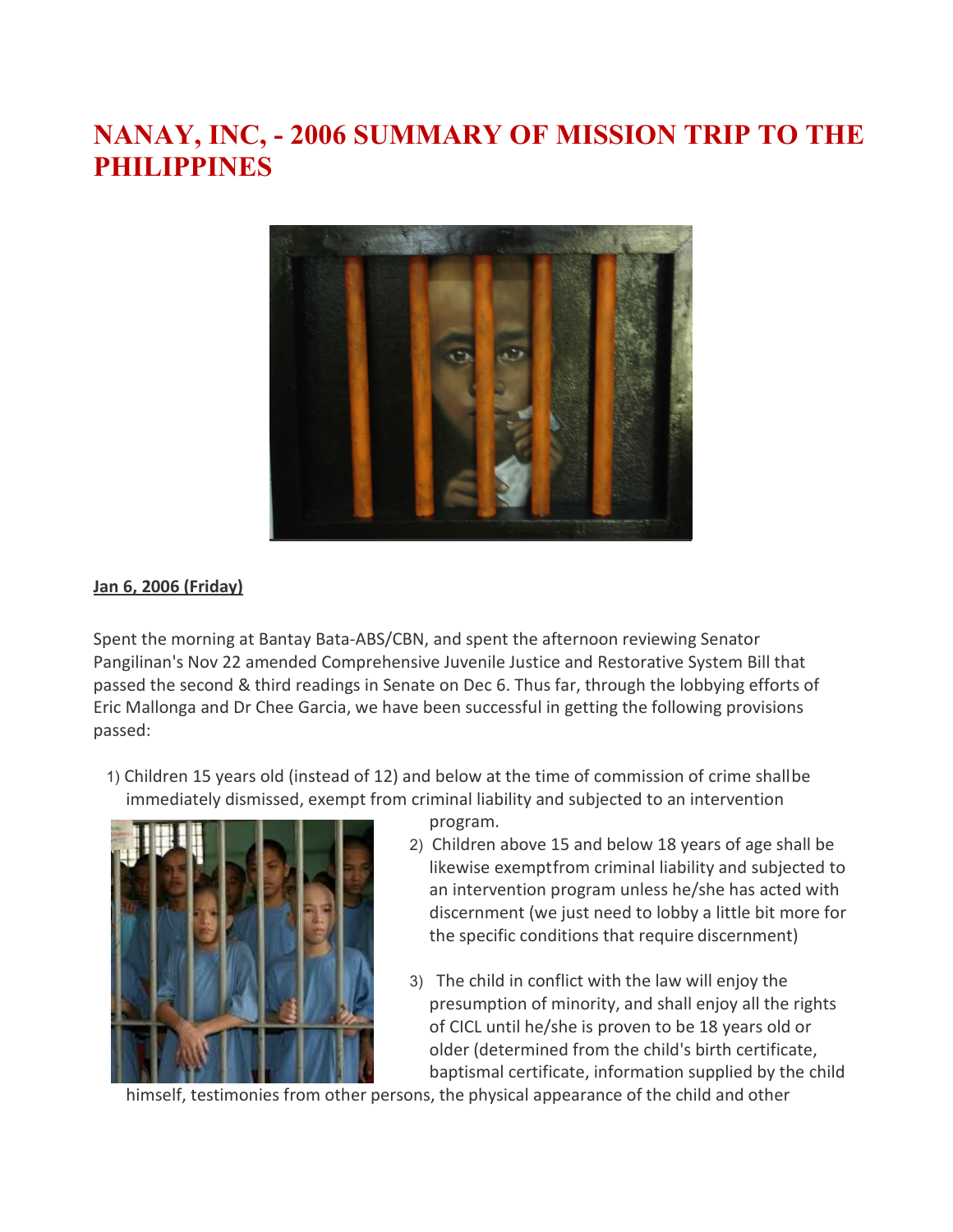relevant evidence. In case if doubt as to the age of the child, it shall be resolved in his/her favor.

- 4) The Office of Juvenile Welfare and Restorative System (OJWRS) shall be created and established under the Dept of Social Welfare and Development (DSWD), not DOJ. OJWRSwill be the one coordinating with all the other agencies focused on juvenile justice and intervention programs, and will oversee and supervise the implementation of the Act/Bill
- 5) Local Councils for the Protection of Children (LCPCs composed of community members, including a representative from the youth, local gpvermment unit concerned, and an NGO or private agency concerned with the welfare of children) will be established and will be the primary agency to ovesee the implementation of the Juvenile Intervention Program.
- 6) If the arrested child is determined to be 15 years old or below, the authority having initial contact with the child shall immediately release the child to the custody of the parent, relative, guardian or DSWD, and shall immediately take the child to the proper medical and health officer for a thorough physical and mental examination.
- 7) CICL shall undego diversion program without undergoing court proceedings, provided: where the imposable crime committed is not more than six years imprisonment, the law enforcement officer or Punong Barangay with the assistance of the loal social welfare development officer shall conduct mediation, family conferencing and reconciliation and, when appropriate, adopt indigenous modes of conflict resolution for the best interest of the child, for restorative justice, and formulation of a diversion program.



- 8) Under no circumstance shall a child in conflict with the law be placed in thesame confinement as adults
- 9) Female CICL shall be detained separately from male CICL
- 10) An initial amoiunt of FIFTY Million Pesos (instead of 10 million pesos) will beincluded in the General Appropriations Act of the year, for the purpose of setting up theOJRs
- 11) One percent (1%) of the Internal Revenue Allotment of Barangays (P332 million shareof barangay for 2006, P564.4 million share of municipalities for 2006) shall be allocated for the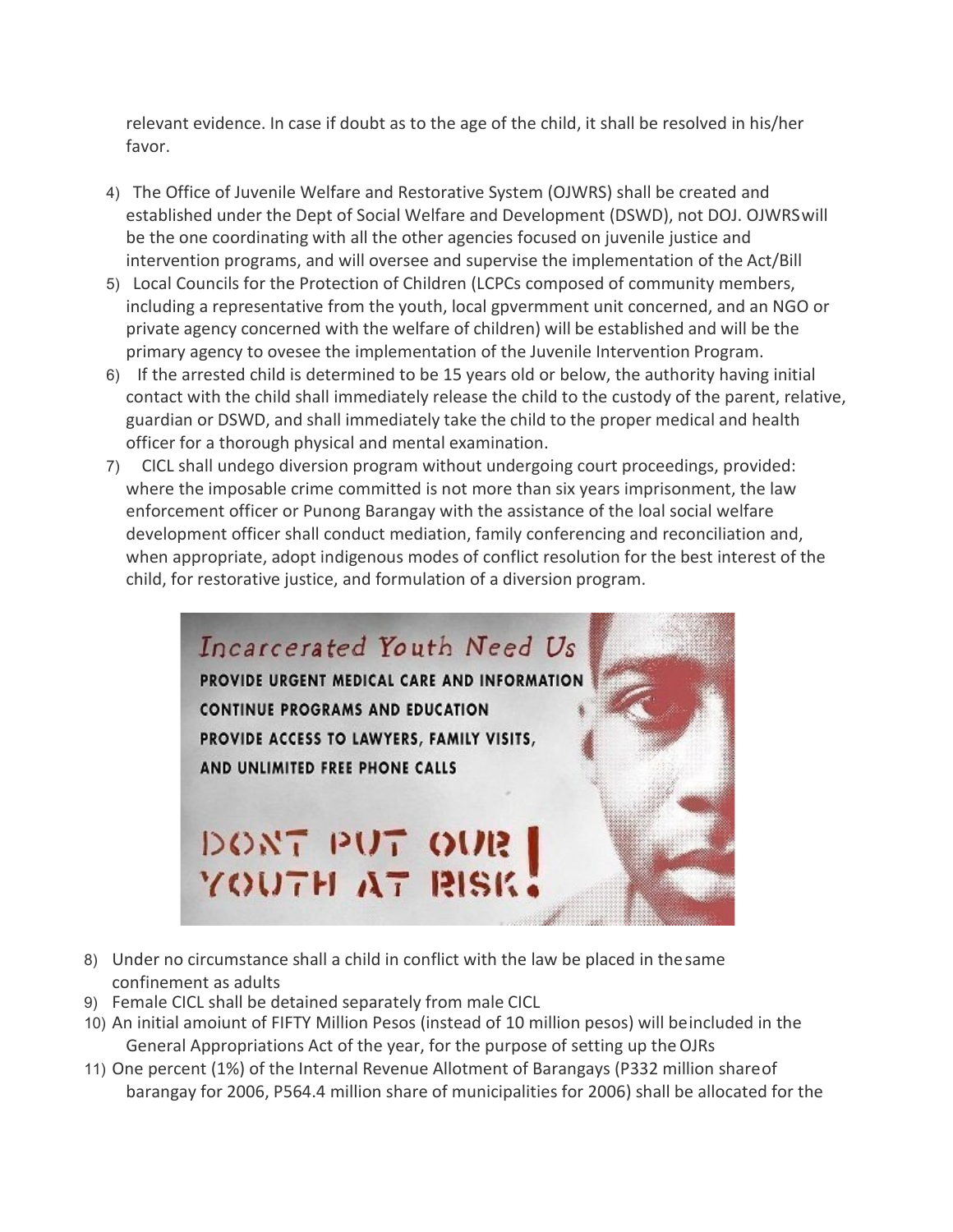strengthening and implementation of the programs of the Local Councils for the Protection of Children (LCPCs)

These provisions are much better than the original provisions of the Act (thanks to the kind intervention of Senator Pimentel, Sen Myriam Defensor-Santiago, Sen Pangilinan, UNICEF, Atty Eric Mallonga and Dr Chee Garcia).

The next step will be to lobby with Congress, for the second reading, prior to the bicameral proceedings. We plan to meet with some key people next week, before congress starts its session, to at least have similar (and additional) amendments passed for the second reading.

# **Jan 9, 2006 (Monday)**

Visited Molave Youth Center : 170 youth currently in prison (158 males, 12 females), release of 52 children currently in progress.



We visited the Caloocan jail, that so far has released some 50+ children already (there are currently only 27 or 29 children behind bars, and they are separated from adults). They have educational classes in jail twice a week. Major needs are for medical supplies and medicine- particularly for TB, scabies, skin diseases and antibiotics for infection. I am still waiting for the complete list.

We looked at the area that will soon be the site of a youth center (CHILD, under the Caloocan diocese and through the intervention of Tess Gomez, Fr. Gigi, Councilor Eugenio Taguba (who is also an engineer and consultant for committee on education) and others. The building of the youth center will be financed by grant coming from Japan.

Tess Gomez is also now currently working on a paralegal program, that will train volunteers to become certified paralegals to help process and follow up papers for the CICL.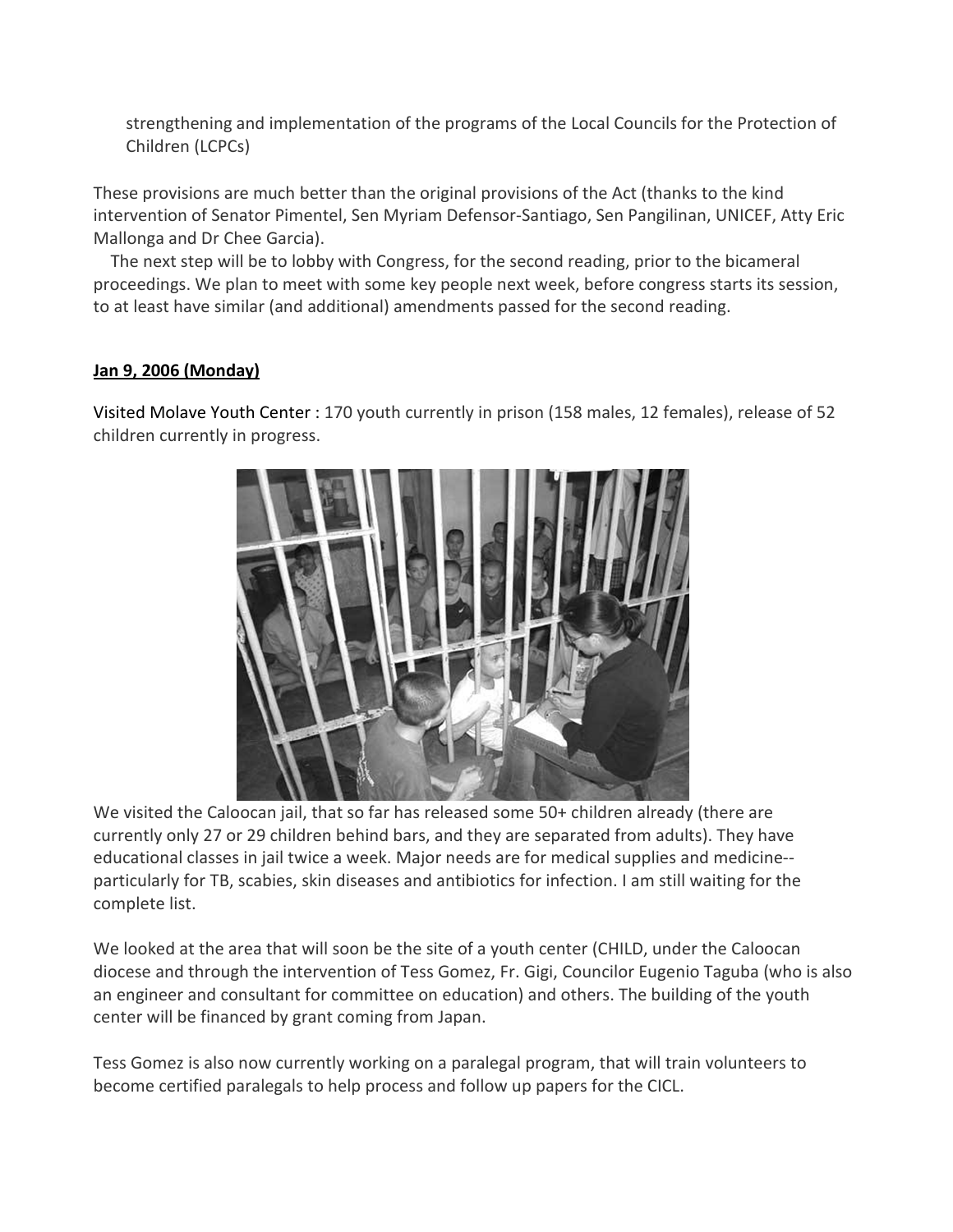In Malabon jail, there are 19 incarcerated youth, ages 13-17. So far, 43 were released between Sept and Dec. Average length of stay in prison was 4 months to 1 year. Offenses included malicious mischief, curfew, theft, robbery, attempted homicide, frustrated murder and rape. 8 were reclassified as adult, 7 served sentence, 2 paid fine, 6 posted bond, 8 were released on recognizance (under custody), 11 were case-dismissed (6 provisionally).

# **Jan 11, 2006 (Wed)**

Accompanied by Myrla Baldonado of the People's Task Force for Bases Cleanup, we drove to Clark Airbase and Subic to visit the chldren who were affected by the toxic waste from the former US Military Bases. Saw and talked to the families of children who were born with nervous system disorders (hydrocephalus, microcephaly, cerebral palsy, etc) after mothers got exposed to toxic waste. More than 3,000 families are currently affected, and some are still living in exposed areas. In one evacuation center (Madapdap), hundreds of families have toxic levels of lead, mercury, asbestos and other contaminants; only a few received check-up and initial treatment at PGH, but were not followed up. This underscores the need for more lobbying to clean up the bases, and help these children and families.

In the afternoon, we proceeded to PREDA's facilities in Olongapo which was very impressive. It has more than 150 children currently staying in the facility and receiving numerous programs and supportive services, not only for CICL but also for abused children. PREDA is looking forward to increasing the number of children served to at least 300, once their negotiation for additional facilities (from Gov Magsaysay) is finalized. We did not get the chance to meet with Fr Shay, who was in Navotas jail when we visited.



## **Jan 12, 2006 (Thursday)**

We went to Manila Youth Reception Center run by DSWD. The facility is still overcrowded, despite the reduction of children from 242 to 175 (maximum capacity 80). Girls are separated from boys. Although average stay is 2 weeks, many of the children are kept for months, and sometimes up to two years because of the backlog in judges' dockets. These children receive counseling, schooling and review classes for Acceleration and Evaluation Exam (ANE) thatwould qualify them to attend college. While 44 are eligible now, difficulties arise because they need court orders to be able to send them to P. Gomez Elem School, the only government approved test site. They need buses to take children to school. We have arranged to go to court on Tuesday, for the release of two of the 14 girls, to be legally represented by Eric.

We also visited the Reception and Action Center (RAC) that currentlyserves as a temporary shelter for 267 street children/abused children (sometimes going up to 500) and 6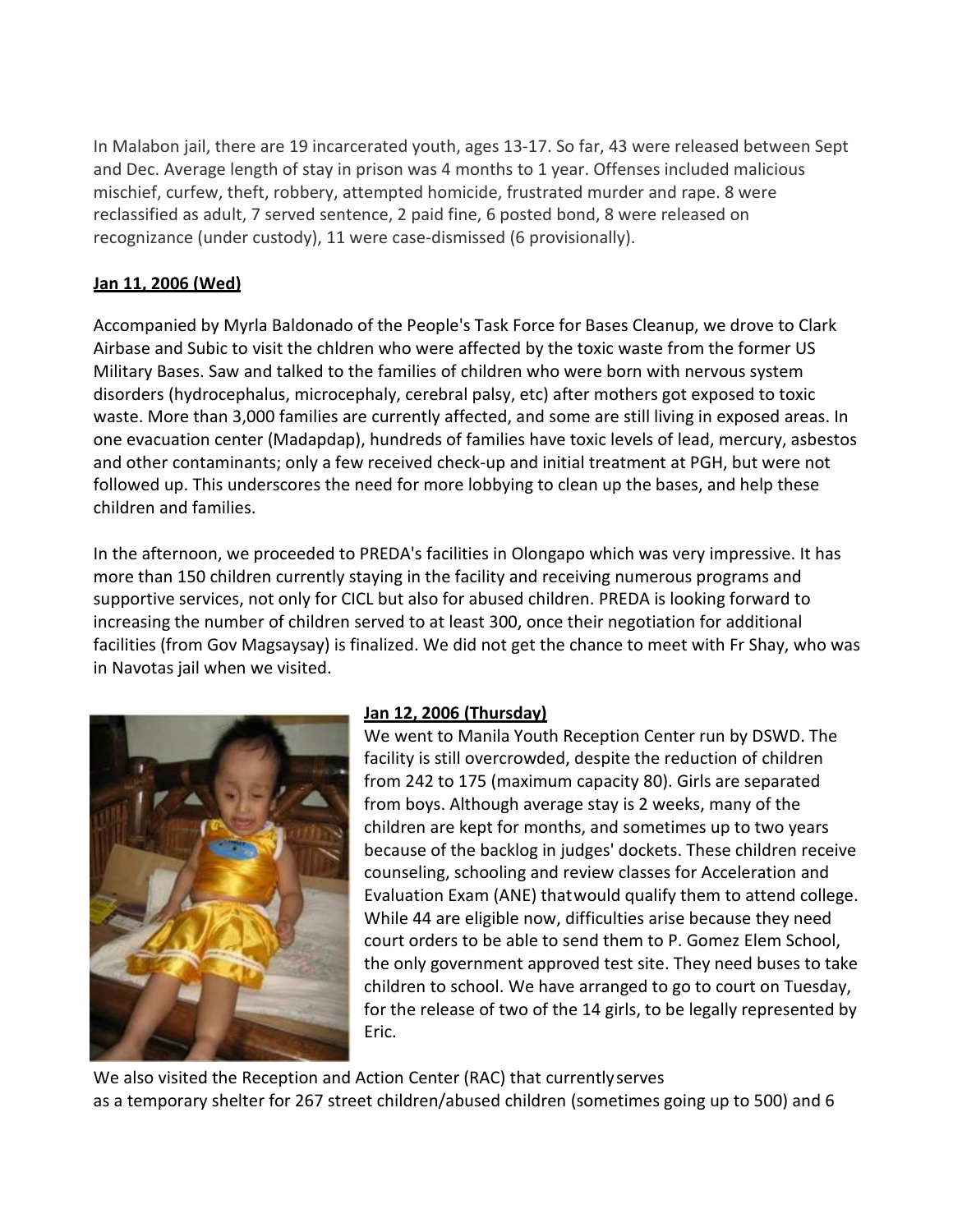social workers.

In the evening, I met with Elsa Bayani and Mely Nicolas. We agreed to continue sharing information and collaborating on projects to help the CICL.

#### **Jan 13, 2006 (Friday)**

Went to visit Tuloy sa Don Bosco in Alabang, and met with Fr Rocky and Alex Kho. Tuloy has a very impressive residential/educational/support program both inhouse and as part of community outreach, serving more than 500 street children. At their 10-building facility, the following services are provided: Food, clothing and shelter, spiritual and moral formation, recreation and arts, computer classes, medical and dental services, counseling, and vocational/technical training that prepares them for On-The-Job Training and job placements.

In the afternoon, we proceeded to Virlanie Foundation in Makati, that provides a family and home environment for street children. Virlanie has 12 homes and now cares for more than 300 children aged 0-18 years old who are abandoned, neglected, abused, just released from jail.

#### **Jan 14, 2006 (Saturday)**

We visited the clinic of Dr. Manny Mancal in Pasig City, and tested his Electronic Detoxification system. Plan is to purchase at least one full system to be used for detoxifying the U.S. military base children with toxic levels of lead, mercury. We also looked at various Virgin Coconut Oil products that we plan to test and market when we get back to Florida.

In the evening, we went on radio (Public Broadcasting System) and talked about various issues, including the Veterans Equity Act, Children in Conflict with the Law, US Military Base Toxic Waste, Dual Citizenship, ACE International and the role of Filipinos abroad in addressing the needs of our elders and youth in the Philippines.

## **Jan 16, 2006 (Monday)**

We went to see Congressman Datumanong, the main author of the Juvenile Justice Congressional Bill.The original bill proposes to increase the age of criminal liability from 9 to 12, still under the Dept of Justice. Although initially resistant to our suggestion of increasing the age of criminal liability to at least 15 (if not 18) and assigning the children's cases directly to DSWD instead of DOJ, he finally agreed to re-consider, and perhaps accept amendments on the floor, if someone else would present a plenary amended bill for the next session.

We proceeded to the office of Congressman Sumulong who, after some discussion, agreed to support and submit an amended bill specifying the conditions that we were lobbying for (increase in age of criminal liability, increase in age of discernment, children directly under DSWD instead of DOJ, and adequate appropriations to implement the bill).

The offices of Congresswoman Darlene Antonino and Congressman Nerrie Acosta also promised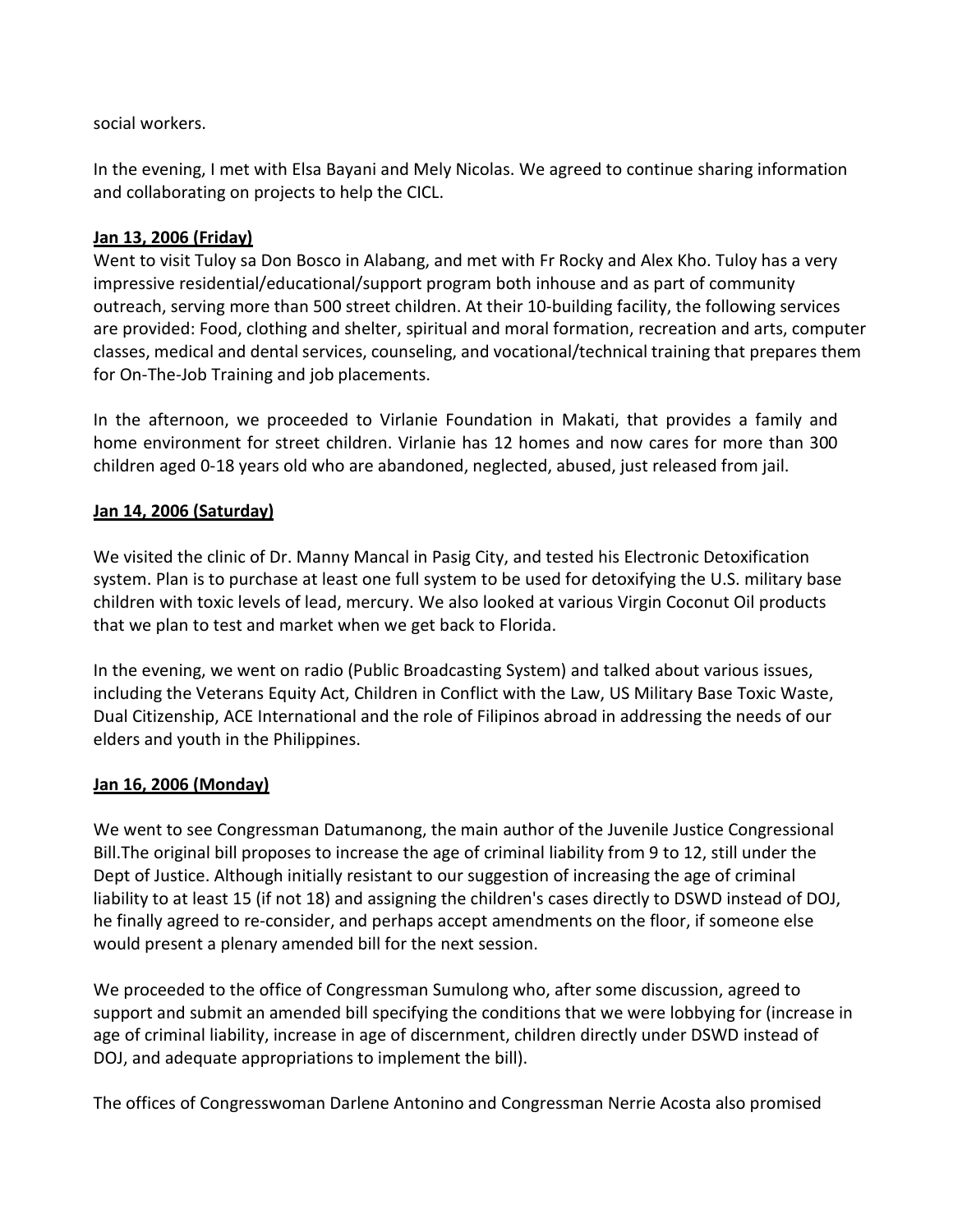support.

The later part of the afternoon was spent with DSWD Secretary Pablo who was very supportive of our efforts, and excited about the possibility of interacting and partnering with Filipino groups abroad through ACE International to address the CICL issue.

# **Jan 17, 2006 (Tuesday)**



We went to the Family Court in the morning-- and released two children (to be placed under the care of Virlanie Foundation): The first is a 16-year old boy who snatched a cellphone (his co- accused uncle was carrying a bladed weapon, so the kid was charged with aggravated robbery). The second is a 15 year old boy charged with theft, for allegedly stealing 30 TONS of hydraulic press from PLDT, valued at Php 7,000. He was released to Virlanie Foundation, on suspended sentence, pending counseling, criminal information waived.

Four more kids will be released at the next hearing next month. Eric Mallonga served as their legal counsel.

We had a meeting with Judge Socorro B Inting at her Chamber during break (we were impressed with her compassion for the kids in prison). Her major problem is inability to process papers quickly due to lack of computer (they are still doing paper work manually, and she only has a 286 computer at the office). (A new computer was purchased the next day, c/o ACE International, and will be delivered to her office after programs are installed next week -- to facilitate processing of papers on CICL)

In the afternoon, we met with Senator Magsaysay, who reiterated his promise for a 3-5 hectare land in Magsaysay Agricultural University in Olongapo), which we will use to build a residential and